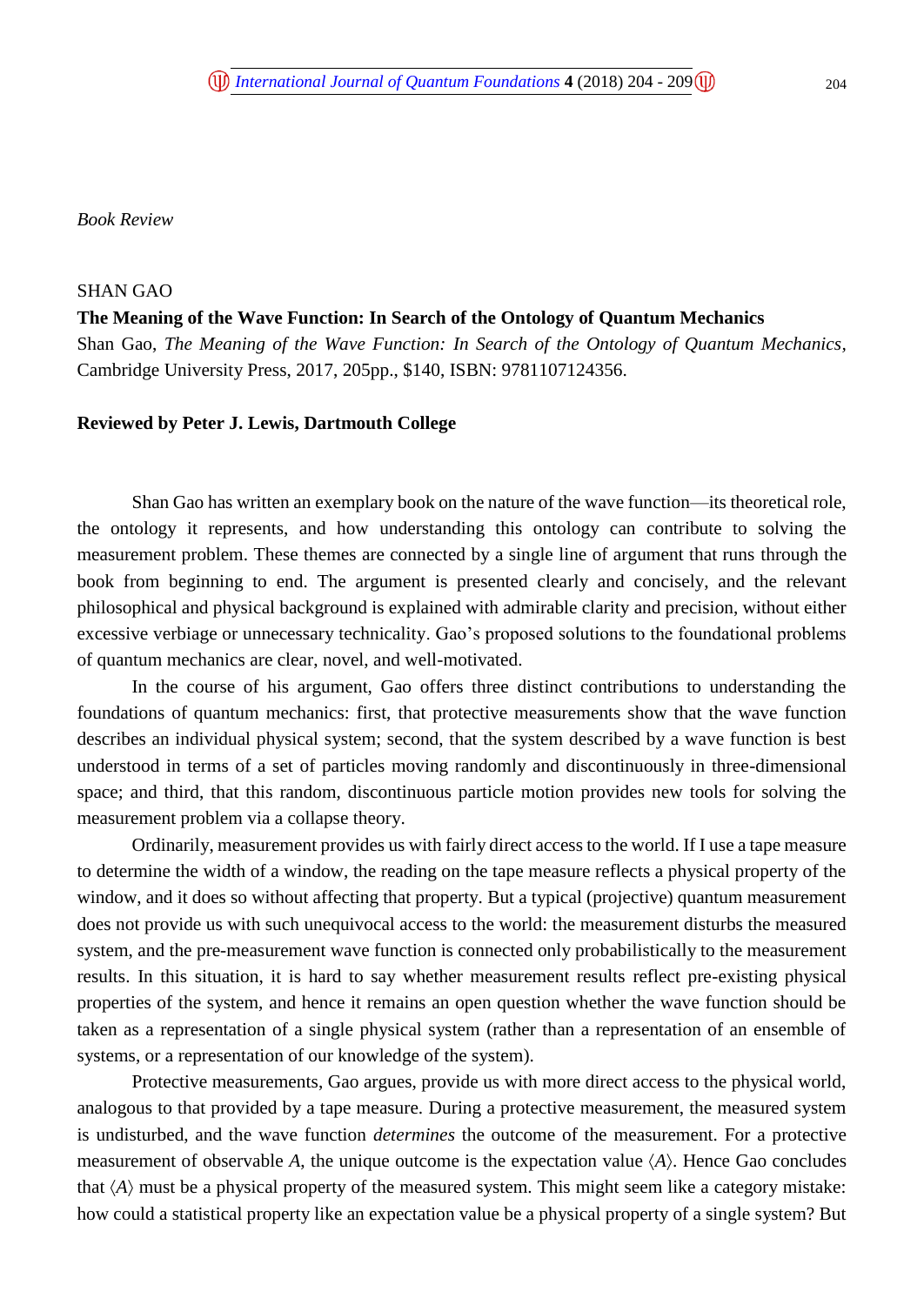if the wave function is taken as a description of a single physical system, then  $\langle A \rangle$  can be regarded straightforwardly as a property of the system, analogous to a center of mass. Since a series of protective measurements could in principle characterize the wave function completely, Gao concludes that the wave function should be interpreted as descriptive of a single system. To do otherwise, he argues, is to adopt a double standard, since in classical cases (like the tape measure) we take the measured value as descriptive of the system before us.

This result, as Gao recognizes, raises more questions than it resolves: it is far from clear *how* we can understand the wave function as descriptive. The wave function of an *N*-particle system is defined on a 3*N*-dimensional configuration space; does that mean that our *world* is 3*N*-dimensional, where *N* is the number of particles in the universe? How can the existence of an entity that is spread out over the whole of space explain the fact that when we measure the position of a particle (using an ordinary projective measurement) we find it at a precise location? How can the existence of such an entity explain the fact that the results of projective measurements are distributed probabilistically according to the Born rule?

Here Gao makes a simple but radical suggestion: the wave function for a single-particle system really does describe a localized *particle*, and the reason that the wave function is spread out is that the particle moves randomly and discontinuously throughout space. That is, the particle spends only an instant at each location, before jumping discontinuously and randomly to another, and the square of the wave function amplitude gives the probability distribution for this jumpy existence.

Although radical, this view is not unprecedented: as Gao points out, Schrödinger early on suggested that the wave function of a charged particle might be understood as a charge density. But he later rejected this view, both because of the high dimensionality of the wave function of a multi-particle system, and because the parts of a charge cloud ought to interact, yet the parts of the wave function exhibit no such self-interaction.

Gao addresses both these difficulties. Concerning the former, Gao suggests that the highdimensional wave function for a multi-particle system describes the motion of a set of particles in threedimensional space. Consider, for example, two particles in an entangled state, where each is in a superposition of occupying two distinct spatial regions. According to Gao, the two particles jump randomly and discontinuously between the two regions, and the fact that they are entangled means that their jumps are correlated, so that they always occupy the same region at the same time. The most convenient way to represent the probability distribution for two correlated particles is as a distribution over a six-dimensional configuration space, but that doesn't mean that the physical system represented is six-dimensional.

Concerning the latter, Gao notes that under his interpretation of the wave function, distinct regions of the wave function of a single particle represent distinct *temporal* parts of the particle: the particle never occupies two regions at the same time. This gives a neat explanation of the lack of selfinteraction: we wouldn't expect distinct temporal parts of a charged particle to repel each other like the parts of a charge cloud repel each other. Hence Gao provides a defense of something like Schrödinger's original proposal: the squared wave function amplitude of a charged particle really does represent a charge density distribution, but understood as a probability distribution for a well-localized charged particle undergoing random, discontinuous motion.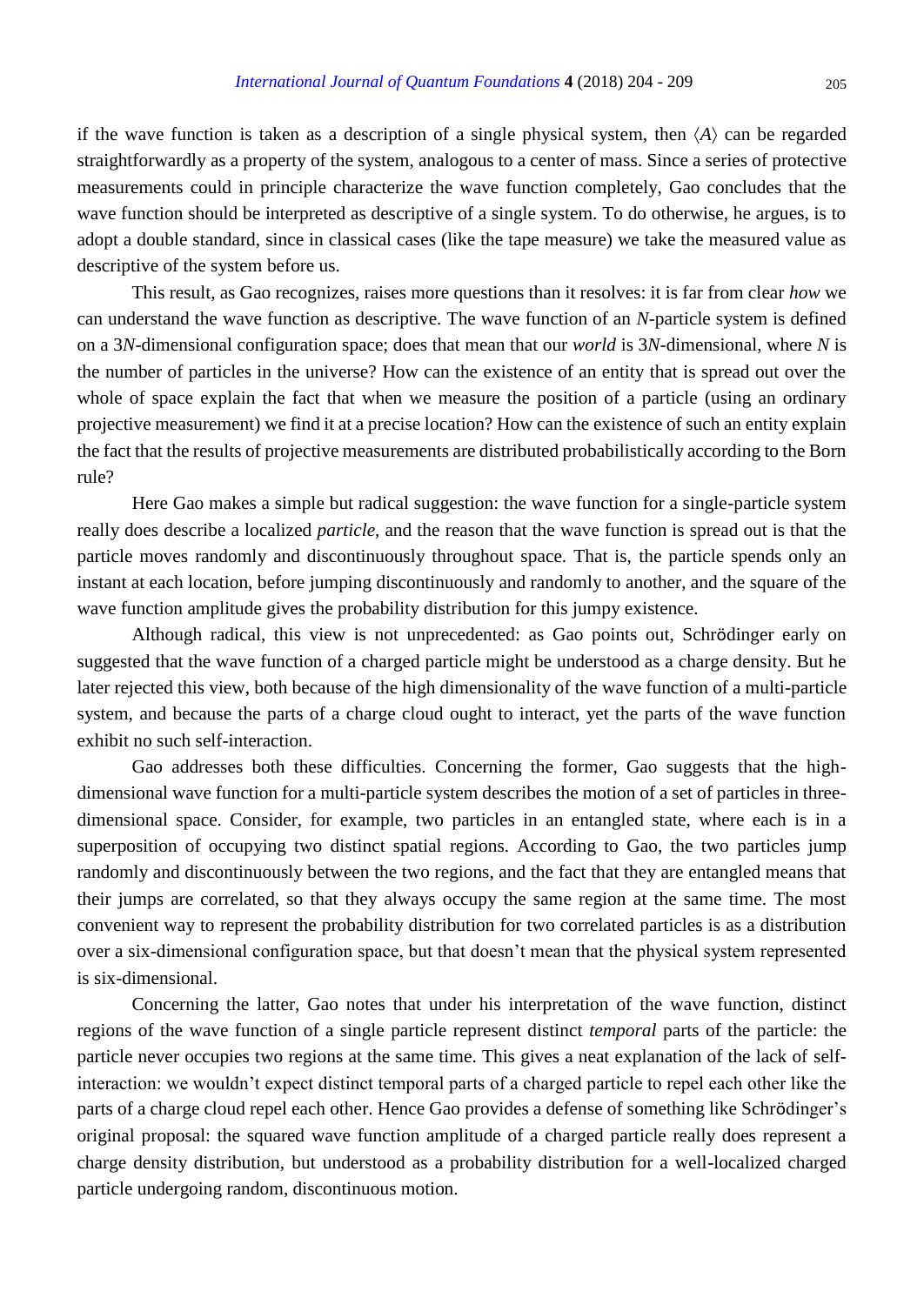Since Gao's proposal, like Bohm's theory, represents particles as always having precise locations, it might be thought that Gao's proposal also provides a solution to the measurement problem: a position measurement yields a determinate result precisely because the particle always has a determinate position. But Gao argues that his proposal should not be taken as a direct solution to the measurement problem. In Bohm's theory, a measurement of the position of a particle essentially confines the particle to one branch of the wave function, a branch corresponding to one particular measurement result. But under Gao's proposal, after a measurement the particle continues to jump randomly between branches of the wave function corresponding to every possible measurement outcome. So it looks like further work is needed to solve the measurement problem.

Gao undertakes this further work in the form of a spontaneous collapse theory: under certain circumstances, circumstances that typically obtain during a measurement, the wave function undergoes a spontaneous random process during which all but one branch has its squared amplitude reduced almost to zero. Then given the connection Gao proposes between squared wave function amplitude and probability, it becomes overwhelmingly likely that the particles remain in one branch.

Gao's proposal shares features with existing spontaneous collapse models, but it differs in two respects. First, the source of the randomness in the collapse process is precisely the random discontinuous motion of the particles, so unlike in other spontaneous collapse models, Gao does not have to postulate a source of randomness that does no other work. Second, Gao's model is constructed so that energy is conserved, unlike other models that entail a small violation of conservation of energy.

Gao's argument has three main parts: first, that protective measurement shows that the wave function represents a single physical system, second, that random discontinuous motion provides the best understanding of the nature of the wave function, and third, that a spontaneous collapse theory provides the best way to harness random discontinuous motion to solve the measurement problem. I will briefly assess these aspects of his argument in turn.

I have criticized the connection between protective measurement and quantum ontology before (Lewis 2014), and I remain skeptical that protective measurement provides conclusive evidence about the role of the wave function. In large part, my skepticism follows from a more general skepticism about "criteria of reality"—criteria that purport to establish a theory-independent connection between measurement and reality. Einstein famously relied on a criterion of reality in his EPR paper, and Gao's argument also appeals to a criterion of reality, albeit a weaker one than Einstein's: if a measurement returns a definite result, and the pointer shift rate during the measurement is determined by the result, then the measurement reflects a physical property of the measured system (p.39).

As it stands, I suspect this criterion is *too* weak: a device with a pointer which moves on a scale based on some internal degree of freedom of the *device* would seem to satisfy the condition, even though the reading on the scale is independent of the properties of any "target system" to which the device might be attached. Perhaps the response is that this shouldn't count as a *measuring* device, because it doesn't respond to a property of the target system. But any response along these lines seems to beg the question. What we need to ensure that this is a genuine measuring device is that it is responsive to a property of the target system. But since the criterion is supposed to tell us under what circumstances a measurement reveals a property of the target system, this response presupposes the answer that the criterion is supposed to provide.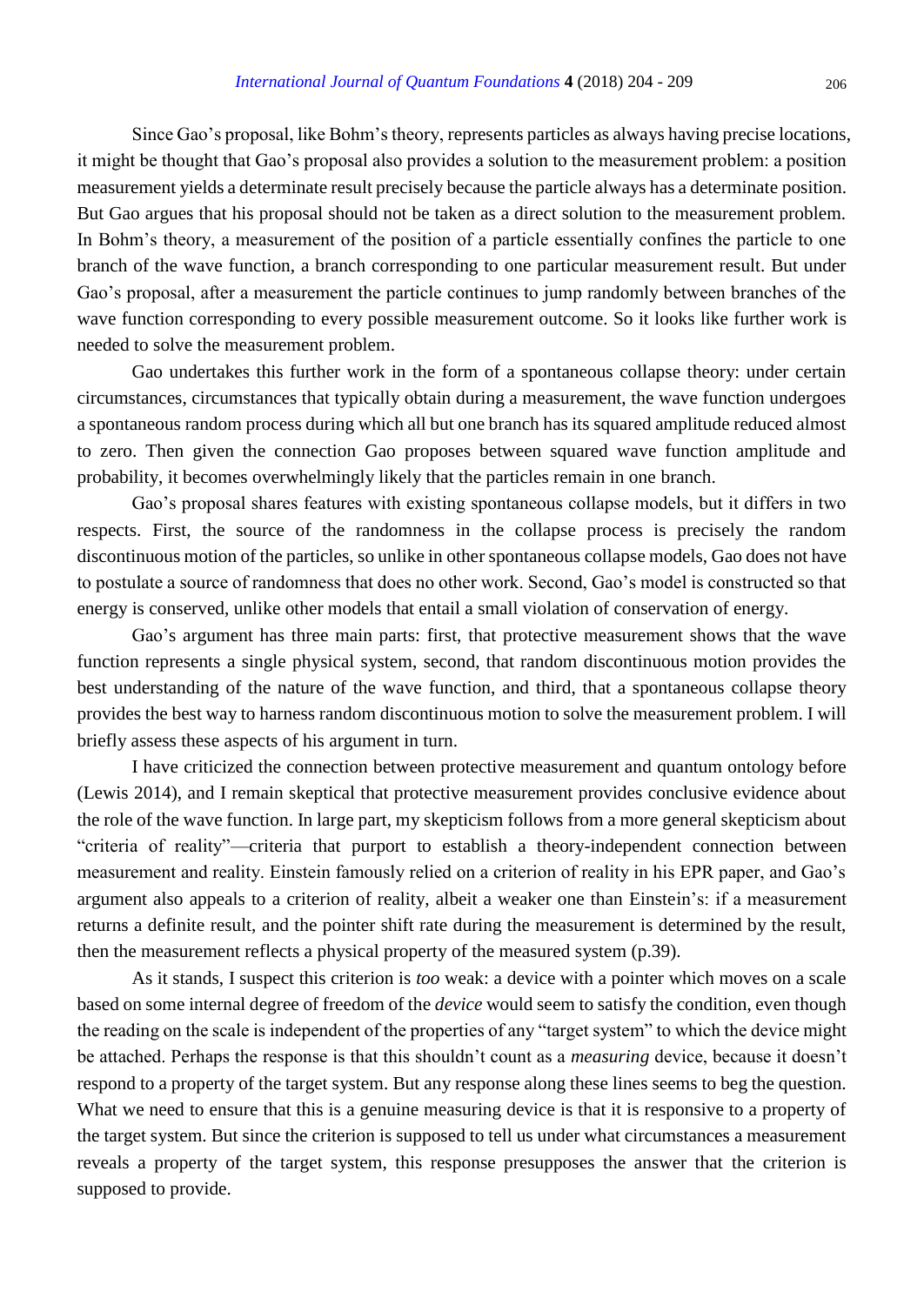Instead, I suspect that what counts as a measurement is always relative to a particular physical theory: a well-confirmed theory accounts for a particular set of empirical data, including telling us which of the processes by which the data were acquired should count as measurements (Albert 1992, 177). On this view, the role of the wave function and the account of protective measurement come together as a package deal. Views according to which the wave function represents a single physical system will (presumably) also count protective measurements as directly revealing a physical property of the system. Views according to which the wave function represents an observer's knowledge of a system will account for the results of protective measurements some other way, perhaps as some kind of artifact of the protective measurement procedure.

Of course, it is not easy to see how a protective measurement *could* return  $\langle A \rangle$  without  $\langle A \rangle$ representing a property of an individual system. (See Combes et al. (2017) for a recent proposal, and Gao (2018) for a criticism of that proposal). Epistemic accounts of the wave function face formidable difficulties, from the long-known challenges of accounting for single-particle interference, to the recent psi-ontology theorems (e.g. Pusey, Barrett and Randolph 2012). The best hope for developing an epistemic account of the wave function, I think, is the retrocausal program of Price (1994), Wharton (2010), and others, but this program has not yet produced a fully-developed theory. In principle, retrocausal accounts avoid the force of the psi-ontology theorems (Leifer 2014), and provide a means of explaining protective measurements without an ontic wave function (Lewis 2014).

The situation, as I see it, is that protective measurement provides some additional reinforcement to the already well-supported view that the wave function represents the physical state of a single system, but it does not provide a new way of ruling out possible alternatives to that view. The best way of deciding the question of the role of the wave function, I think, is not to start from a criterion of reality, but instead to examine proposed solutions to the foundational problems of quantum mechanics to see what they entail about the nature of the wave function.

So I am not convinced that Gao's attempt to motivate his account of the ontology of the quantum world by appeal to protective measurement is successful. But neither am I convinced that his account *needs* such a motivation: his theory of random discontinuous particle motion can stand on its own merits as an account of the nature of the wave function. Indeed, it has a good deal of explanatory power, including explaining the lack of self-interaction between parts of a single-particle wave function. Furthermore, it provides a satisfying concrete model of correlated particles in three-dimensional space, explaining why they are most readily represented in configuration space, and hence dissolving perennial worries about the dimensionality of the wave function. It is certainly worth exploring this model to see what further work it can do.

One of the most significant tasks for an interpretation of quantum mechanics, of course, is providing a solution to the measurement problem. Can Gao's proposal deliver a solution? Well, it can if supplemented with a collapse mechanism. But Gao's collapse proposal, although it has some nice features, inherits the main drawback of existing collapse theories, namely its reliance on a preferred frame for collapse. It is interesting to note that the preferred frame is *detectable* in Gao's collapse theory (p.160), and testability is a virtue. But I would not be willing to bet on such a direct violation of conventional relativistic wisdom.

However, I think there is a solution to the measurement problem that follows more naturally from Gao's random discontinuous motion model. This is Bell's (1981) Everett (?) solution, which Gao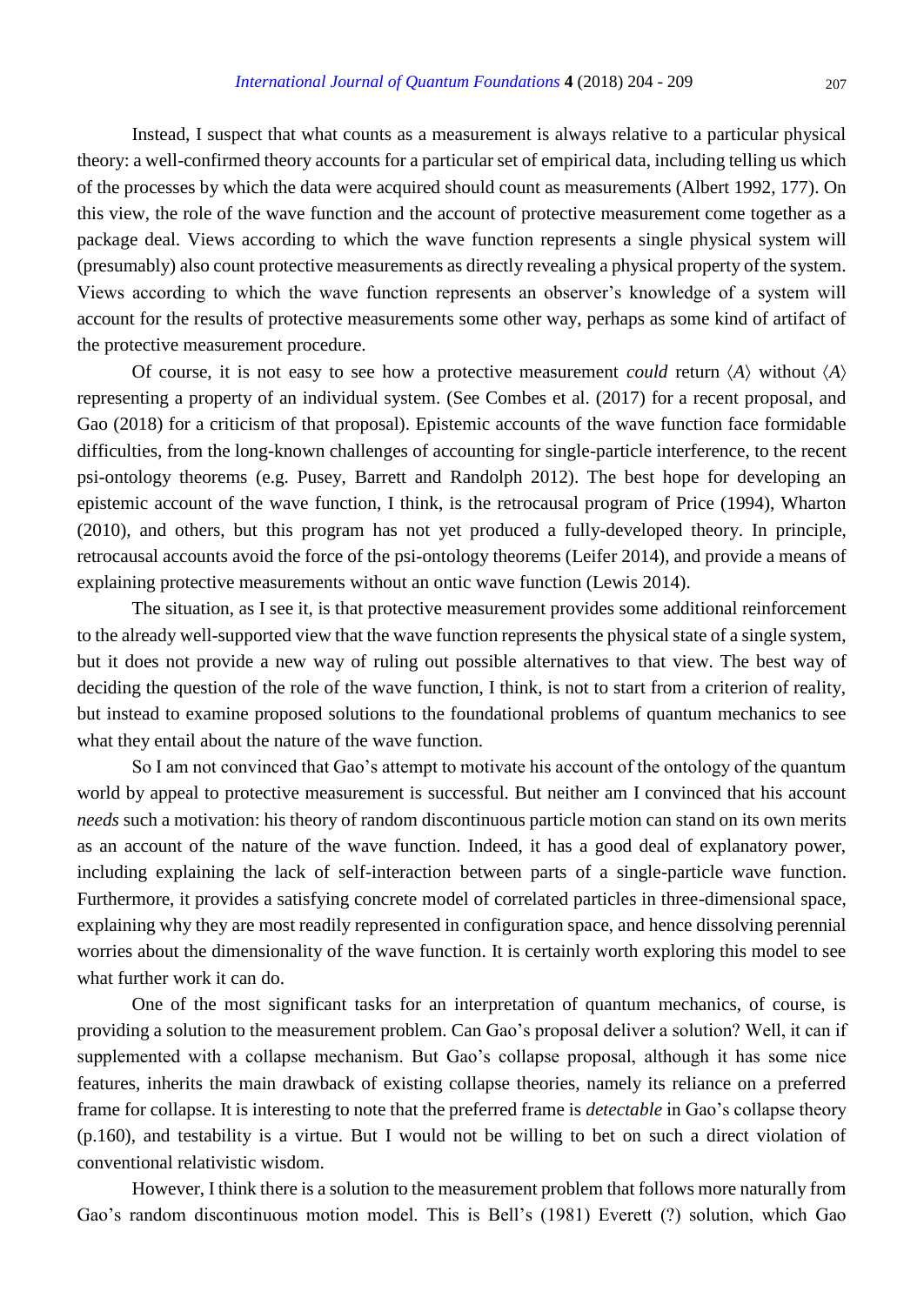considers (p.92) and later dismisses (p.106). Bell's Everett (?) theory arguably rests on the same random discontinuous particle motion as Gao's interpretation, but without the additional collapse mechanism. Since there is no collapse, every post-measurement branch is retained, and the particles jump randomly between them. Bell takes this theory to be empirically adequate, in the sense that the jumping would be invisible to the observer: when the observer's particles jump from seeing outcome A to seeing outcome B, the observer's memories will jump from remembering outcome A to remembering outcome B. But it arguably involves an untenable degree of skepticism: Gao cites Barrett's (1999, 126) accusation that Bell's Everett (?) theory is empirically incoherent, in that it denies that our memories (or any other records) are reliable. Gao also argues that Bell's Everett (?) theory requires that the mental state of an observer supervenes on her instantaneous particle configuration, which is an implausible view given the dynamical account of conscious experience found in current neuroscience.

However, I think that Gao's particle model has the resources to respond to these problems. Even if the particles jump around radically, their jumps build up stable *patterns*, and given a suitably functionalist account of the mental, those patterns can constitute streams of consciousness. The mental state of an observer doesn't supervene on an instant, but on a dense set of instants, and patterns in this dense set of instants can instantiate the dynamical processes required for conscious experience. Moreover, an observer's memory (or any other record) can perfectly well be reliable, in that the pattern reliably correlates the outcome of the measurement with the memory.

Gao (110) mentions something like this possibility in passing, commenting that the supervenience of experience on a dense set of instants is "ad hoc", and that the resulting picture of observers that "interlace with each other in time" is "very strange". But the view seems to follow from Gao's ontology and quite plausible functionalist assumptions, so I don't immediately see why it should be regarded as ad hoc. As for the strangeness, that is undoubtedly true, but it is arguably no stranger than any other Everettian interpretation. If there is anything wrong with this reconciliation of Gao and Everett, I think, it is that it is disappointingly *familiar*: it is just Everett's interpretation armed with a new underlying ontology.

I have focused my critical comments on Gao's positive proposal, which I take to be ingenious, fruitful, and well worth careful consideration. But there is a lot more in the book that is worth thinking about, too, including many incisive criticisms of competing views concerning the nature of the wave function and how to solve the measurement problem. I highly recommend taking the time to engage with Gao's arguments.

## **References**

- Albert, David Z. (1992), *Quantum Mechanics and Experience*. Cambridge, MA: Harvard University Press.
- Barrett, Jeffrey A. (1999), *The Quantum Mechanics of Minds and Worlds*. Oxford: Oxford University Press.
- Bell, J. S. (1981), "Quantum mechanics for cosmologists," in C. J. Isham, R. Penrose, and D. W. Sciama (eds.), *Quantum Gravity 2: A Second Oxford Symposium*. Oxford: Oxford University Press, 611- 637.